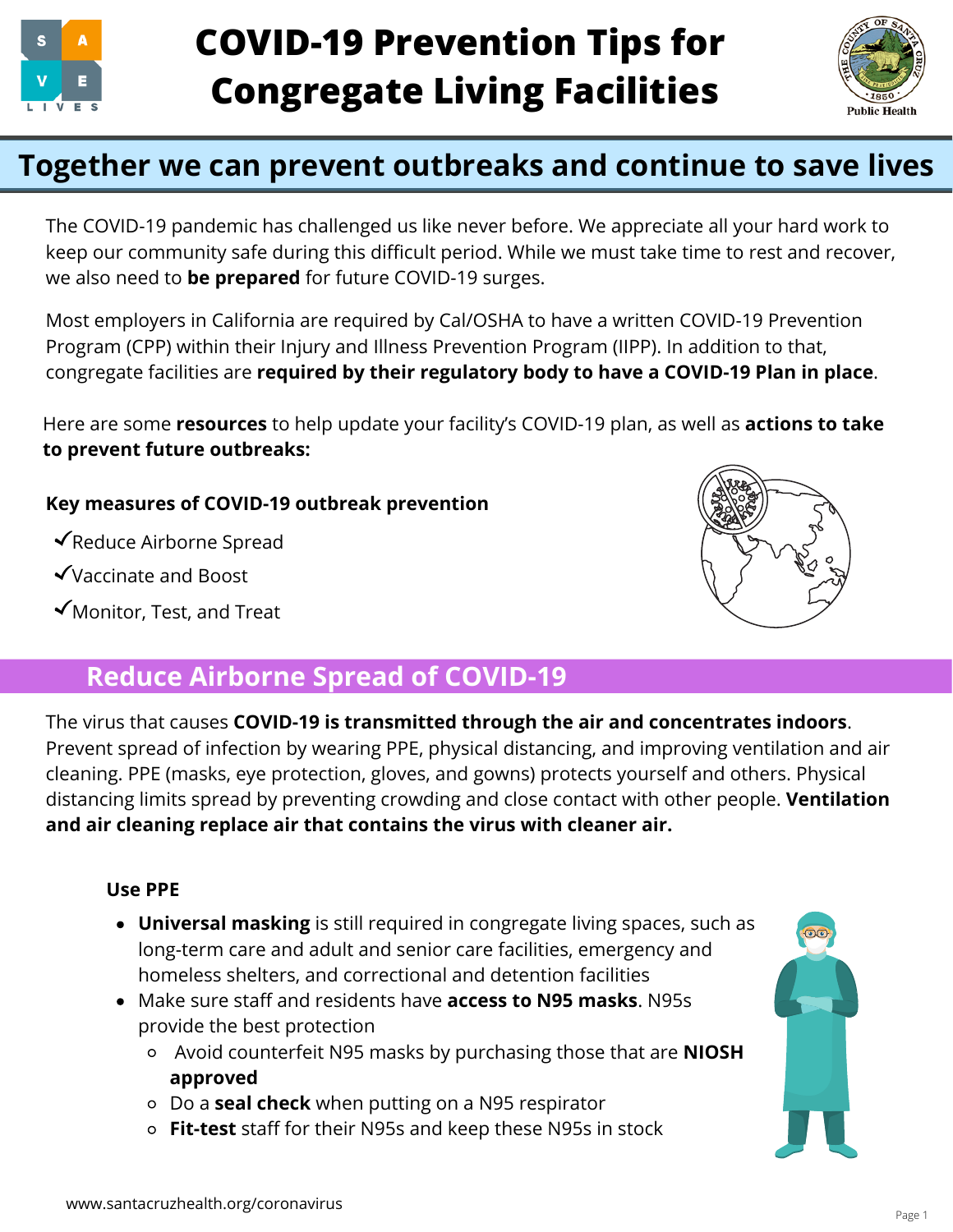#### **Physically Distance**

- Keep numbers to a minimum in meeting places, such as staff rooms and offices
- **Remove extra chairs** from gathering areas and **post signs** to discourage congregating
- **Avoid** spending time in **small, crowded, or poorly ventilated spaces**



#### **Improve Ventilation and Air Cleaning**

- Keep windows and doors **open to outside air** whenever possible
- Consult with your building management to ensure your HVAC system has the **best filter possible** (MERV 13 or higher is recommended)
- Place portable **HEPA** (high efficiency particulate air) **air cleaners** in high-traffic rooms



#### **More Information on Reducing Airborne Spread**

- [CDC Healthcare-Specific PPE Use Guidance](https://www.cdc.gov/niosh/emres/2019_ncov_ppe.html)
- [Cal/OSHA Ventilation Guidance](https://www.osha.gov/sites/default/files/publications/OSHA4103.pdf)
- **CDC Project Firstline Educational Videos**
- [CDPH Interim Guidance for Ventilation, Filtration, and Air Quality in Indoor](https://www.cdph.ca.gov/Programs/CID/DCDC/Pages/COVID-19/Interim-Guidance-for-Ventilation-Filtration-and-Air-Quality-in-Indoor-Environments.aspx) Environments ([Spanish\)](https://www.cdph.ca.gov/Programs/CID/DCDC/CDPH%20Document%20Library/COVID-19/Translations/Interim-Guidance-for-Ventilation-Filtration-and-Air-Quality-in-Indoor-Environments--es.pdf)
- CDPH Health Services Advisory Group (HSAG) *Ventilation Strategies to Control*
- *COVID-19 Transmission in Skilled Nursing Facilities* ([Part 1\)](https://www.hsag.com/globalassets/covid-19/ventbestpractices_20211006_508.pdf) [\(Part 2](https://www.hsag.com/globalassets/covid-19/vent2-isolationbm-508.pdf))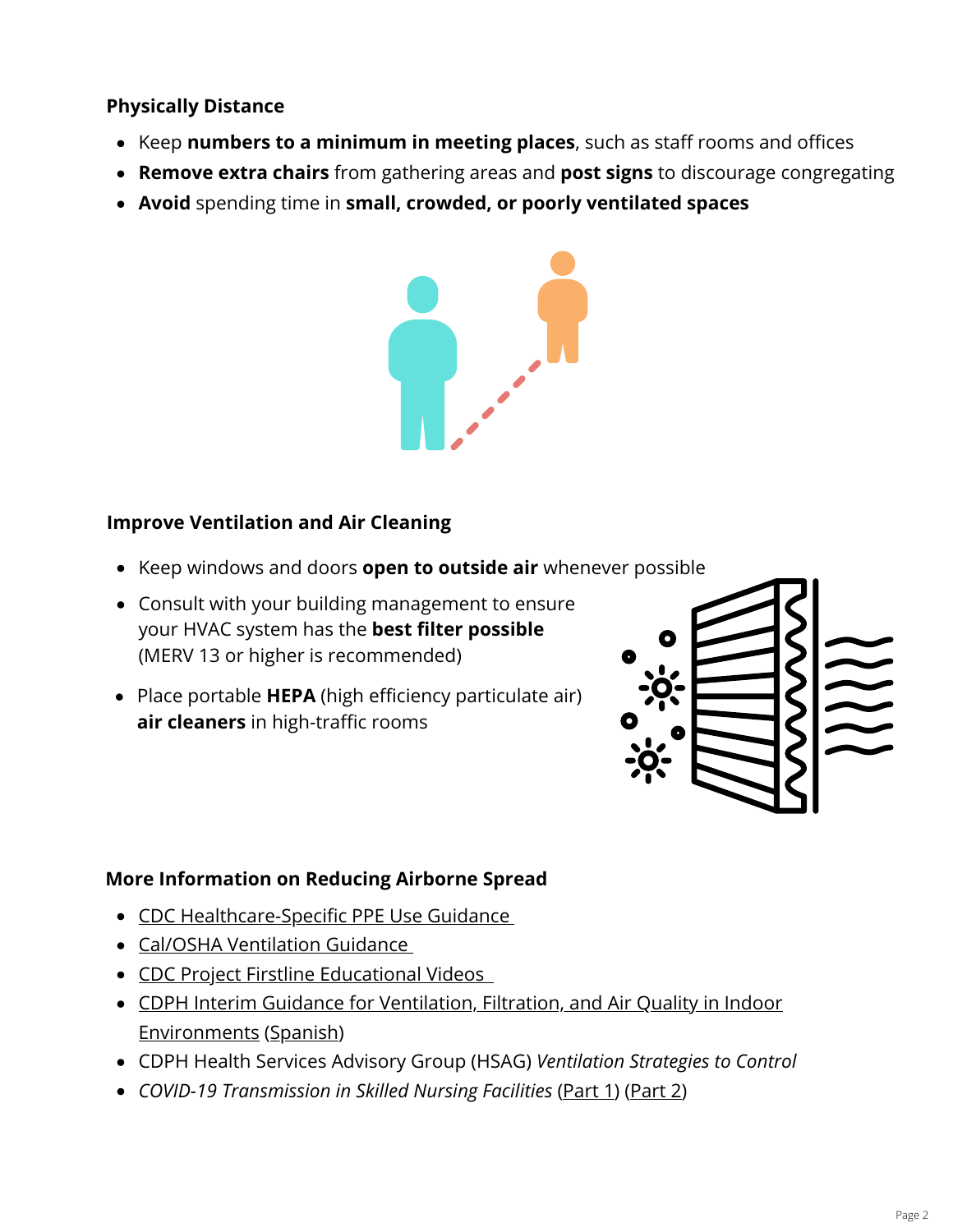### **Vaccinate and Boost**

Continue to **promote vaccines and boosters**. Vaccines are our best tool for **preventing serious illness and reduce risk of transmission.**

#### **Provide Information on Ways to Make a Vaccine Appointment**

- Visit [santacruzhealth.org/coronavirusvaccine](http://santacruzhealth.org/coronavirusvaccine) or [myturn.ca.gov](http://myturn.ca.gov/)
- Contact your healthcare provider
- Call the Community Bridges COVID-19 Vaccination Helpline at (831) 219-8607

#### **Host a COVID-19 Vaccine Clinic!**

- To **request a clinic** through the County Vaccine Strike Team call (831) 201-3142
- Certain pharmacies and grocery stores also provide on-site vaccine clinics. For information and requirements, visit [CDC Request a COVID-19 Vaccination Clinic](https://www.cdc.gov/vaccines/covid-19/retail-pharmacy-program/pharmacies-contact.html)



#### **Become a COVID-19 Vaccine Provider!**

- Some facilities are **eligible to enroll in myCAvax**, California's COVID-19 Vaccination Program
- For information and to enroll, visit [mycavax.cdph.ca.gov](http://mycavax.cdph.ca.gov/)

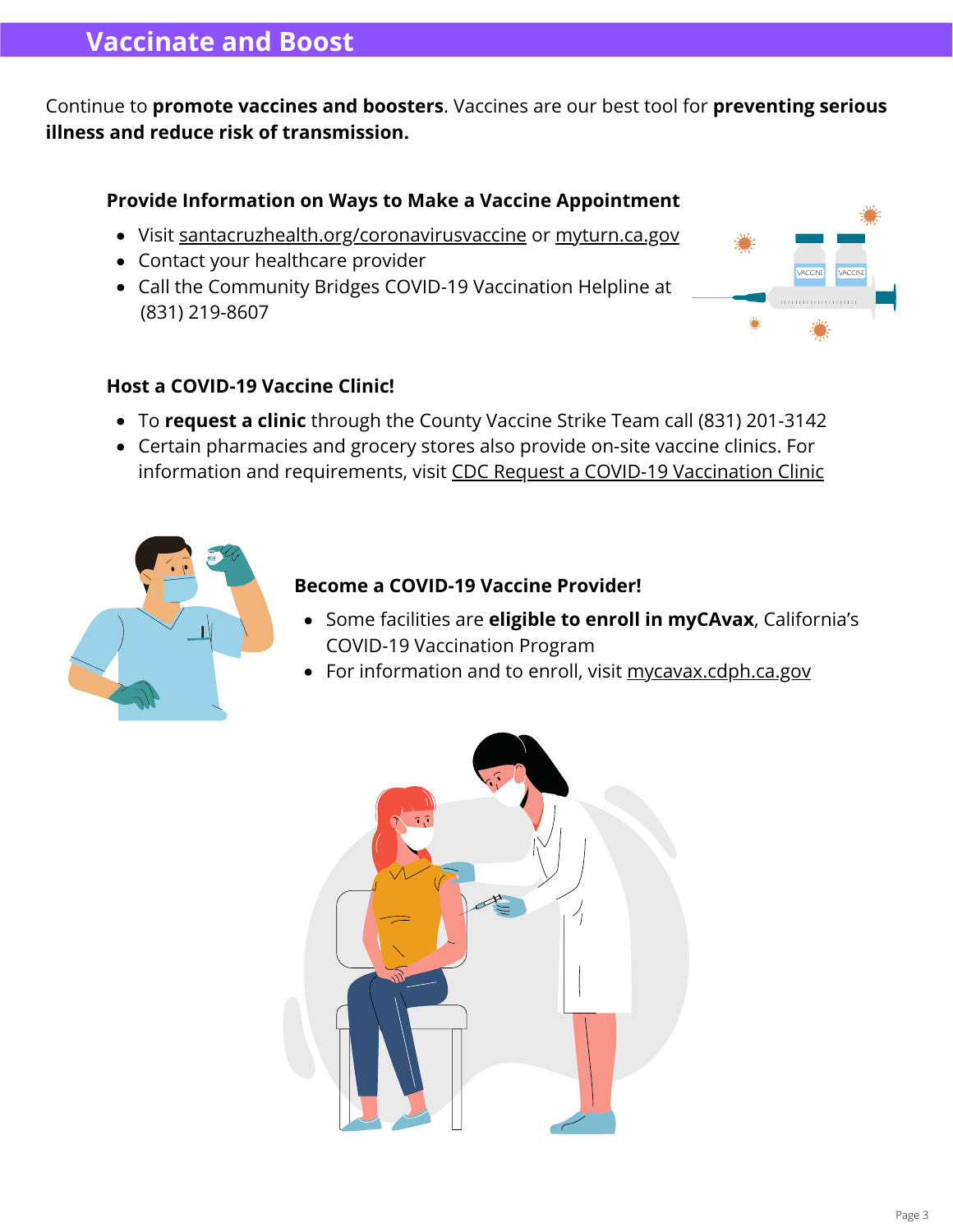**Regular COVID-19 screening and testing** helps identify cases quickly. This allows people to isolate, quarantine, and get treatment to prevent spread and serious illness.

#### **Monitor**

- **Screen and monitor** residents, staff and visitors for recent exposure, fever, symptoms of COVID-19
- Encourage staff and residents to **report** symptoms and positive tests

#### **Test**

- Make sure to **test symptomatic staff and residents** regardless of vaccination status
- **Call** County Public Health Disease Control when a staff member or resident tests positive (831) 454-4114
- **Have a supply of test kits** (antigen testing is quick and convenient) and know who your suppliers are
- Check if **free test kits** [are available through the County MHOAC: PPE Request](https://www.santacruzhealth.org/Portals/7/Pdfs/Coronavirus/PPERequest_DOC02.pdf?ver=202106) Application
- **Sign up** for free State testing: [Partnering with Valencia Branch Laboratory](https://calflca.org/resources/Documents/VBL%20Testing%20Site%20Outreach%20Flyer.pdf)



#### **And Treat**

- Therapeutics are a new tool to prevent and treat COVID-19 for individuals at high risk of serious illness
- If given within the first days of COVID-19 infection, therapeutic medications can help prevent hospitalization and death
- Medication may also be given **prior to infection or exposure** to help prevent COVID-19 infections
- **Identify** residents at high risk of serious illness and consult with their healthcare providers about these life-saving therapeutics

#### **More Information on Vaccines, Testing, and Treatments**

- [www.santacruzhealth.org/coronavirus](http://www.santacruzhealth.org/coronavirus) (Please visit Testing, Vaccines, Treatment, and Employers sections)
- [www.covid19.ca.gov/vaccines](http://www.covid19.ca.gov/vaccines)
- [CDC Vaccine Access in Long-Term Care Settings](https://www.cdc.gov/vaccines/covid-19/long-term-care/pharmacy-partnerships.html)

Page 4